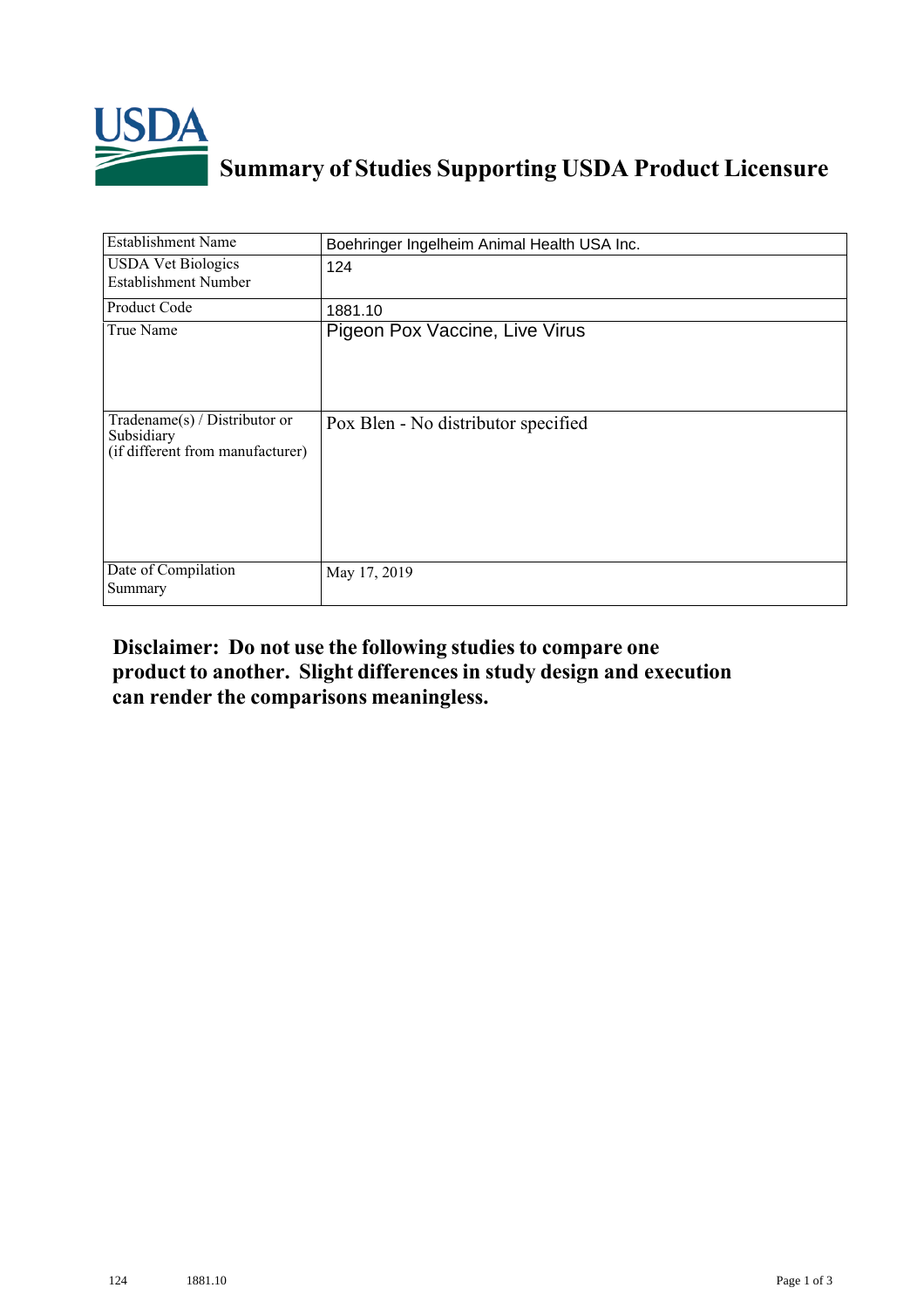| <b>Study Type</b>              | Efficacy                                                                                                                                                                                                                                                                                                                    |
|--------------------------------|-----------------------------------------------------------------------------------------------------------------------------------------------------------------------------------------------------------------------------------------------------------------------------------------------------------------------------|
| <b>Pertaining to</b>           | <b>Fowl Pox</b>                                                                                                                                                                                                                                                                                                             |
| <b>Study Purpose</b>           | Demonstrate efficacy against infectious fowl pox                                                                                                                                                                                                                                                                            |
| <b>Product Administration</b>  | Wing web stab                                                                                                                                                                                                                                                                                                               |
| <b>Study Animals</b>           | Chickens                                                                                                                                                                                                                                                                                                                    |
| <b>Challenge Description</b>   |                                                                                                                                                                                                                                                                                                                             |
| <b>Interval observed after</b> |                                                                                                                                                                                                                                                                                                                             |
| challenge                      |                                                                                                                                                                                                                                                                                                                             |
| <b>Results</b>                 | Study data were evaluated by USDA-APHIS prior to product<br>licensure and met regulatory standards for acceptance at the time of<br>submission. No data are published because this study was submitted<br>to USDA-APHIS prior to January 1, 2007, and APHIS only requires<br>publication of data submitted after that date. |
| <b>USDA Approval Date</b>      | October 6, 1975                                                                                                                                                                                                                                                                                                             |